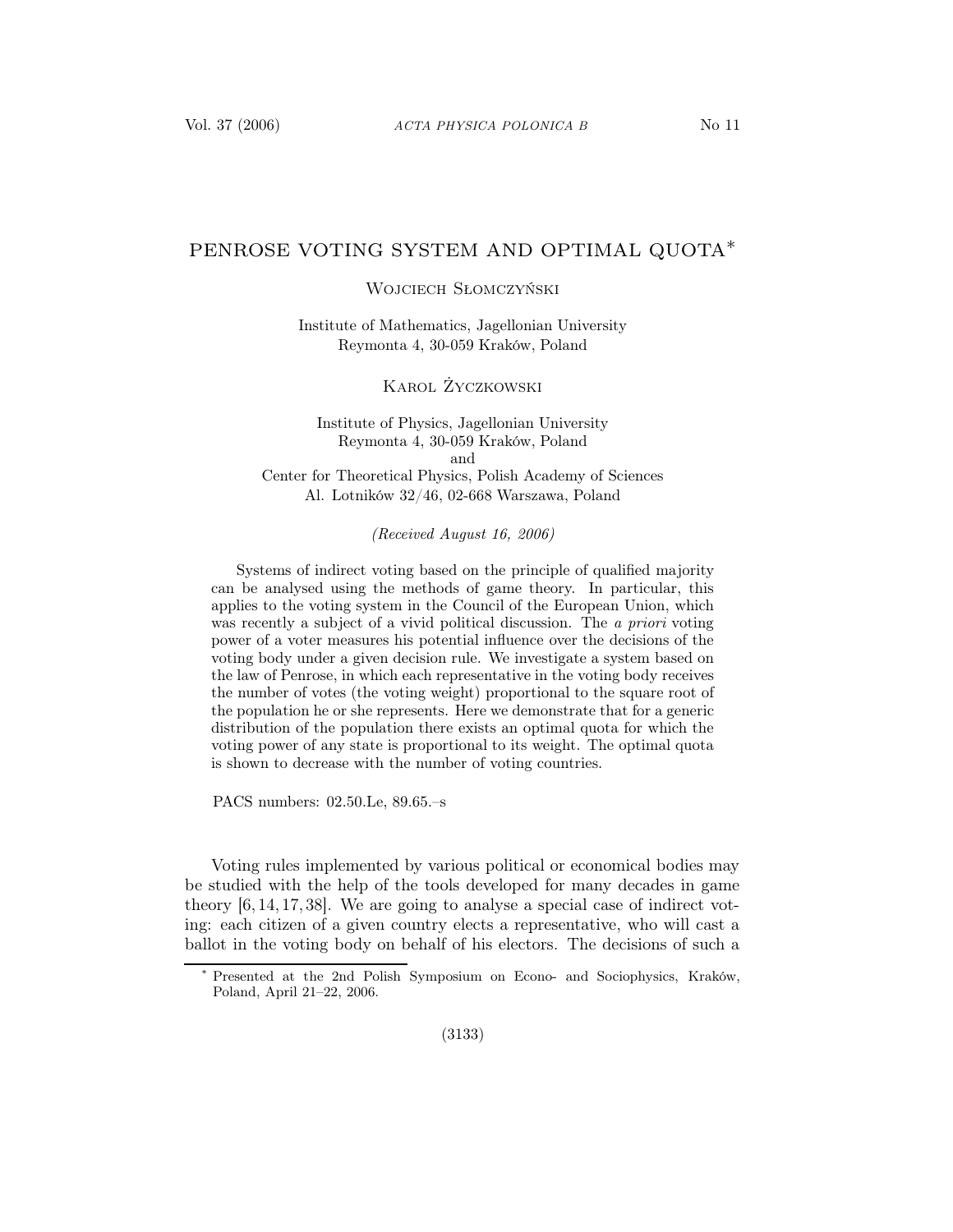body are taken if certain fixed conditions characterising qualified majority (the winning coalition) are fulfilled. For instance, according to the agreement reached in Brussels in June 2004 and signed in Rome in October 2004, the Council of Ministers of the European Union (EU) acting on a proposal from the Commission or from the Union Minister for Foreign Affairs takes its decisions if two criteria are simultaneously satisfied: (a) at least 55% of members of the Council, comprising at least fifteen of them vote 'yes', and (b) these members represent Member States comprising at least 65% of the total population of the Union. Additionally: (c) a blocking minority must include at least four Council members, failing which the qualified majority shall be deemed attained. The same rules apply to the European Council when it is acting by a qualified majority (The Treaty Establishing a Constitution for Europe, 2004, see [48]).

A mathematical theory of indirect voting was initiated after World War II by British psychiatrist and mathematician Lionel S. Penrose (1946) in the context of a hypothetical distribution of votes in the UN General Assembly [38]. He introduced the concept of a priori voting power, a quantity measuring the ability of a participant  $X$  of the voting body to influence the decisions taken. In 1965 a similar analysis was independently carried out by American attorney John F. Banzhaf III [5]. The voting power is proportional to the probability that a vote cast by  $X$  in a hypothetical ballot will be decisive: a winning coalition would fail to satisfy the qualified majority condition without  $X$  or a losing coalition would start to satisfy it with  $X$ . If we assume that all potential coalitions are equally probable, then the voting power may be expressed by the Penrose–Banzhaf index (PBI) [14,17], called also the Banzhaf index. For convenience one often normalises the PBIs in such a way that their sum is equal to unity. The relative voting power should be distinguished from the voting weight: a shareholder with 51% of stocks of a company has only 51% of all votes at the shareholders assembly, but he takes 100% of the voting power if the assembly votes by a simple majority rule. Note that this approach is purely normative, not descriptive: we are interested in the a priori voting power arising from the voting procedure itself. The actual voting power depends on the polarisation of opinion in the voting body and changes from voting to voting [19–21, 37].

To compute the PBIs of M participants of a voting system which follows a given set of rules one needs to consider all possible  $2^M$  coalitions to check which of them satisfies the qualified majority condition, and to count those for which the voice of a given participant is decisive. In the case of the EU consisting of 25 (or in the near future 27) states, there are more than 33.5 (or, respectively, 134) millions of possible coalitions. A game-theoretical analysis of the rules of voting in the European Council performed along those lines shows [4,5,11,13,39] that the double majority system laid down in 2003 by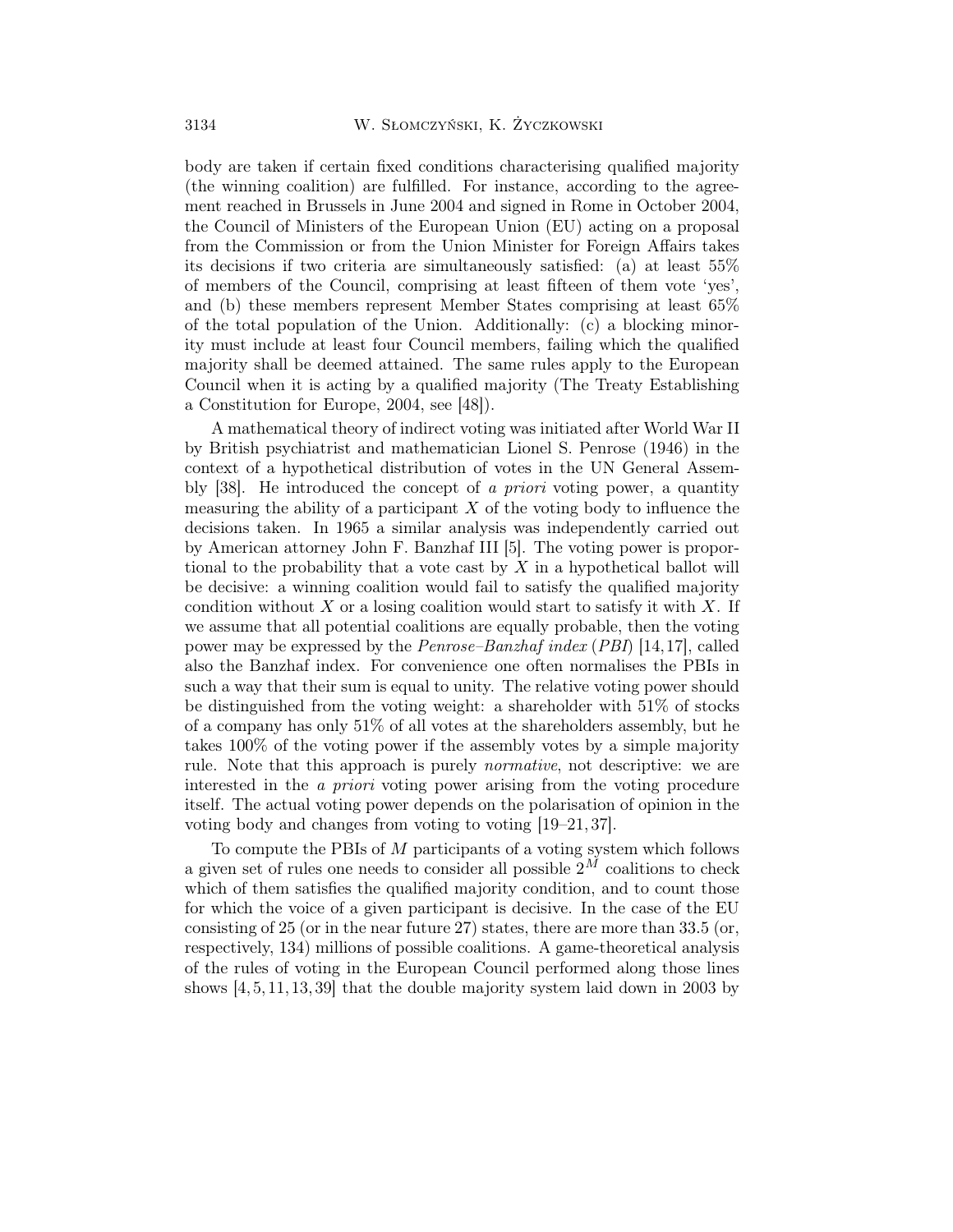the European Convention attributes a much smaller relative voting power to Spain and Poland than the earlier system accepted in the Treaty of Nice in 2001. In this way we obtain a mathematical explanation of the political fact that these two countries were the main opponents of the proposed changes to the voting rules  $[1, 5, 11]$ .

To describe an algorithm of computing the PBIs assume that  $\omega$  is the number of winning coalitions, in the sense that they satisfy the qualified majority rule adopted. There exist  $2^{M-1}$  different coalitions in which a given country can take part. Let  $\omega_x$  denote the number of winning coalitions that include the country x. Assuming that all  $2^M$  coalitions are equally likely we can compute the probability that a vote cast by  $x$  is decisive. This happens, if x is a critical voter in a coalition, *i.e.*, the winning coalition (with x) ceases to fulfil the majority requirements without  $x$ . The number of these cases is:  $\eta_x = \omega_x - (\omega - \omega_x) = 2\omega_x - \omega$ . The absolute Penrose–Banzhaf index is equal to the probability that x is critical:  $B_x = \eta_x/2^{M-1}$ . To compare these indices for decision bodies consisting of different number of players, it is convenient to define the normalised Penrose–Banzhaf index:  $\beta_x = \left(\sum_{x=1}^M \eta_x\right)^{-1} \eta_x$ . Penrose mentioned in 1946 that in this model the probability  $p_x$  that the country x is on the 'winning' side reads:

$$
p_x = \frac{\omega_x + (2^{M-1} - (\omega - \omega_x))}{2^M} = \frac{1 + B_x}{2},
$$

and so it is a function of the absolute Banzhaf index.

Which voting system is fairer and more accurate? A partial answer to this question was already given by Penrose [38], who deliberated principles of an ideal representative voting system, in which every citizen of every country has the same potential voting power. First consider direct elections of the government (which nominates the minister voting on behalf of the entire country in the European Council) in a state with population  $N$ . It is easy to imagine that an average German citizen has smaller influence on the election of his government than, for example, a citizen of the neighbouring Luxembourg. Making use of the Bernoulli scheme and the Stirling approximation of the binomials, Penrose proved that in such elections the voting power of a single citizen decays as  $1/\sqrt{N}$ , given that the votes of citizens are uncorrelated. Thus, the system of indirect voting applied to the European Council would be representative in this sense, if the voting power of each country behaved proportionally to  $\sqrt{N}$ , so that both factors cancelled out. (This has a direct physical analogy with the random walk of a diffusing particle [43].) This statement, known in the literature under the name of the *square root law* of Penrose [14], was independently proposed in the EU context by Laruelle and Widgrén [27], see [26] for an earlier version. Since then potential voting systems in the EU Council of Ministers that obey Penrose's square root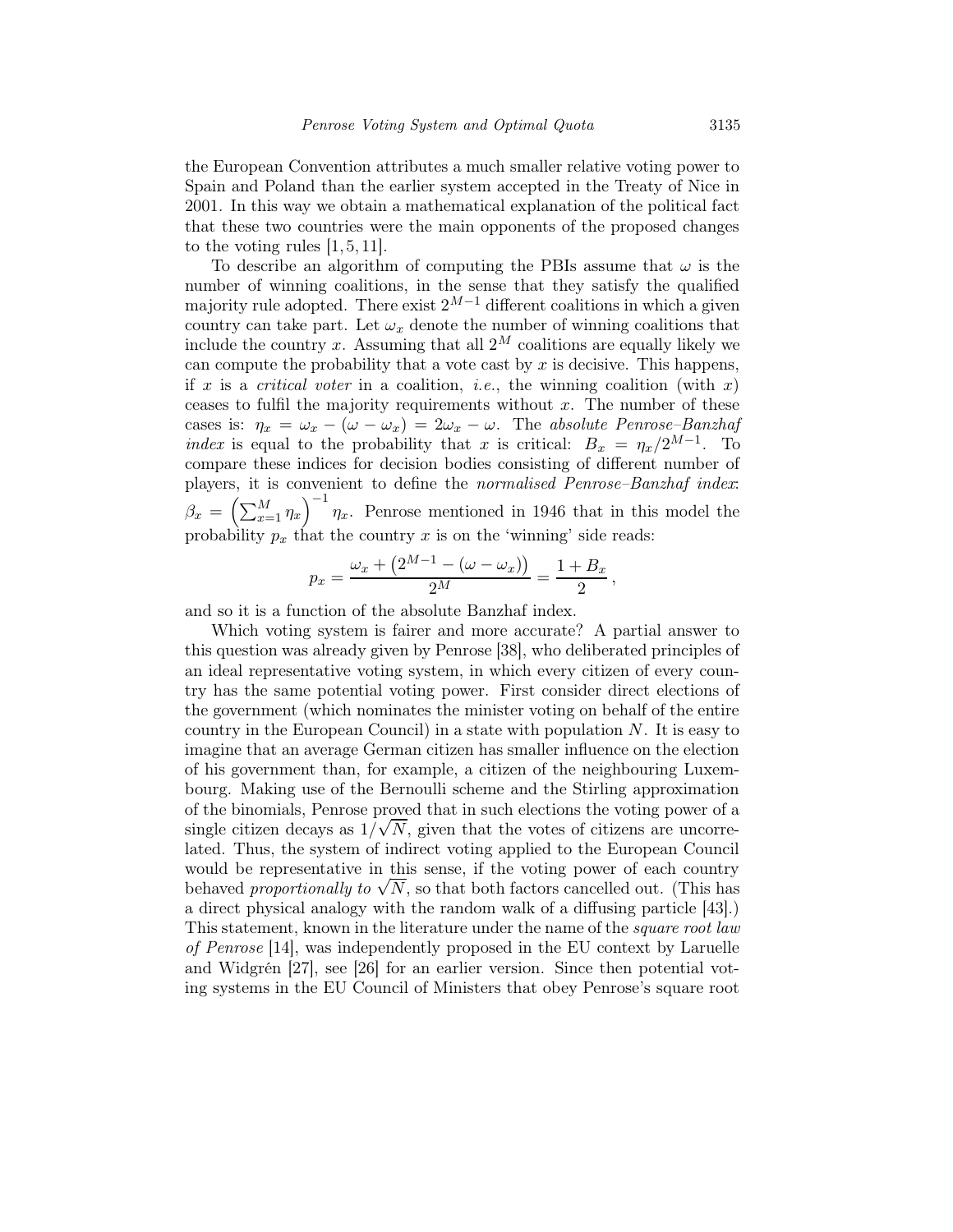law have been analysed by many authors [3,15,16,22,24,25,34,39,46,47,49]. (Other arguments for the optimality of the square root formula can be found in [7, 8, 32, 33, 40].) Such voting procedures has been also used in practice in other international institutions, for example, in the Canadian Geoscience Council, the International Federation of Operational Research Societies, the International Genetics Federation, the International Mycological Association, and the World Federalist Movement. However, it is not clear in general how to solve directly the inverse problem, i.e., how to allocate weights and how to define qualified majority rules to obtain required distribution of power [27, 28, 31, 36, 45, 50].

To this end we proposed [42, 51] a voting system exploiting a single criterion: the voting weight of each Member State is allocated proportionally to the square root of its population, the decision of the Council being taken if the sum of weights exceeds a certain *quota* (threshold)  $R$ . Taking the populations  $N_x$  ( $x = 1, ..., 25$ ) of all 25 EU member states as of 1 January  $2003<sup>-1</sup>$  we analysed their voting powers in this system as functions of the quota R. Fig. 1 shows the ratio of the normalised PBIs  $\beta_x(R)$  to the voting weights proportional to  $\sqrt{N_x}$  for five exemplary states. Interestingly, all 25 curves (for transparency only 5 are plotted here) cross approximately at a single point for a critical quota  $R_{\rm opt}^{25} = 62\%$ . Fig. 2 illustrates the dependence of the square root of the sum of square residuals  $\sigma$  between the normalised PBIs and voting weights on the value of the threshold  $R$ , where

$$
\sigma^{2} = \sum_{x=1}^{M} \left( \beta_{x} \left( R \right) - \sqrt{N_{x}} \left/ \sum_{y=1}^{M} \sqrt{N_{y}} \right)^{2} \right).
$$

Since the minimum value of this function attained for  $R_{\text{opt}}^{25}$  is very small (approximately 0.0003), we are able to work out the optimal value for the threshold for which both the voting powers and weights coincide. For this very choice of the quota the computed voting power of each country is practically equal to the attributed voting weight, and so it is proportional to the square root of the population. Hence the Penrose law is almost exactly fulfilled, and the potential influence of every citizen of each Member State on the decisions taken in the Council is the same. Such a voting system is not only representative but also *transparent*: the voting powers are proportional to the voting weights. Furthermore, the system is simple (one criterion only), easily extendible and objective: it does not favour nor handicap any European country. It has been christened by the media as the 'Jagiellonian Compromise'.

 $^{\rm 1}$  Data from  $\it EUROSTAT$ : First results of the demographic data collection for 2003 in Europe. Statistics in focus. Population and social conditions 2004; 13; 1–7.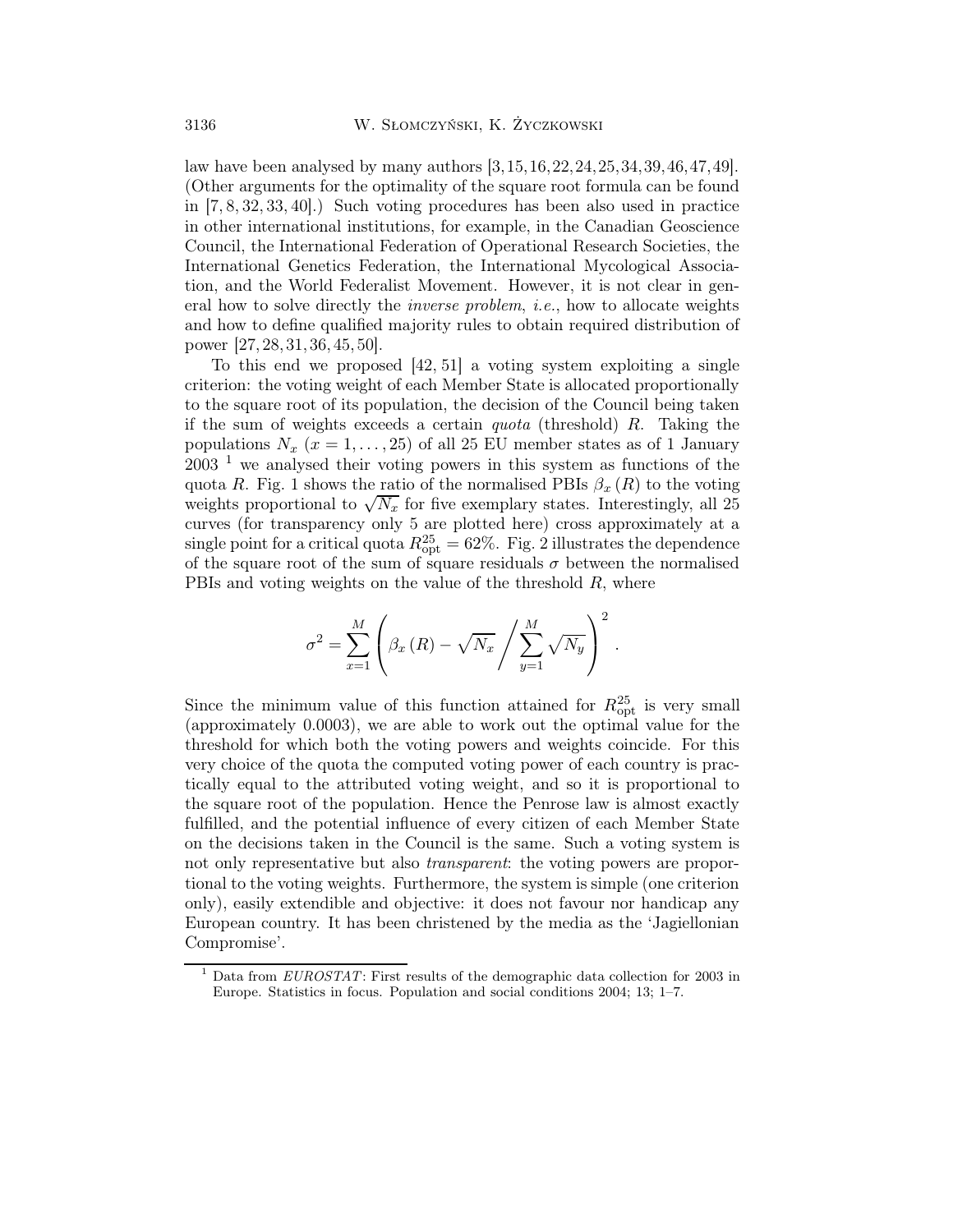

Fig. 1. Ratio of voting power to voting weight as a function of the quota for five exemplary states of EU-25 (Luxembourg, the Netherlands, Poland, France, and Germany); all functions cross near the critical point  $R_{\rm opt}^{25} = 62\%$ .



Fig. 2. The cumulative residual  $\sigma$  between the voting weight and power for all EU-25 countries as dependent on the value of the threshold R.

The main result of our work consists in the statement that the above method is not restricted to the actual distribution of population in European countries. Performing similar investigations for a hundred randomly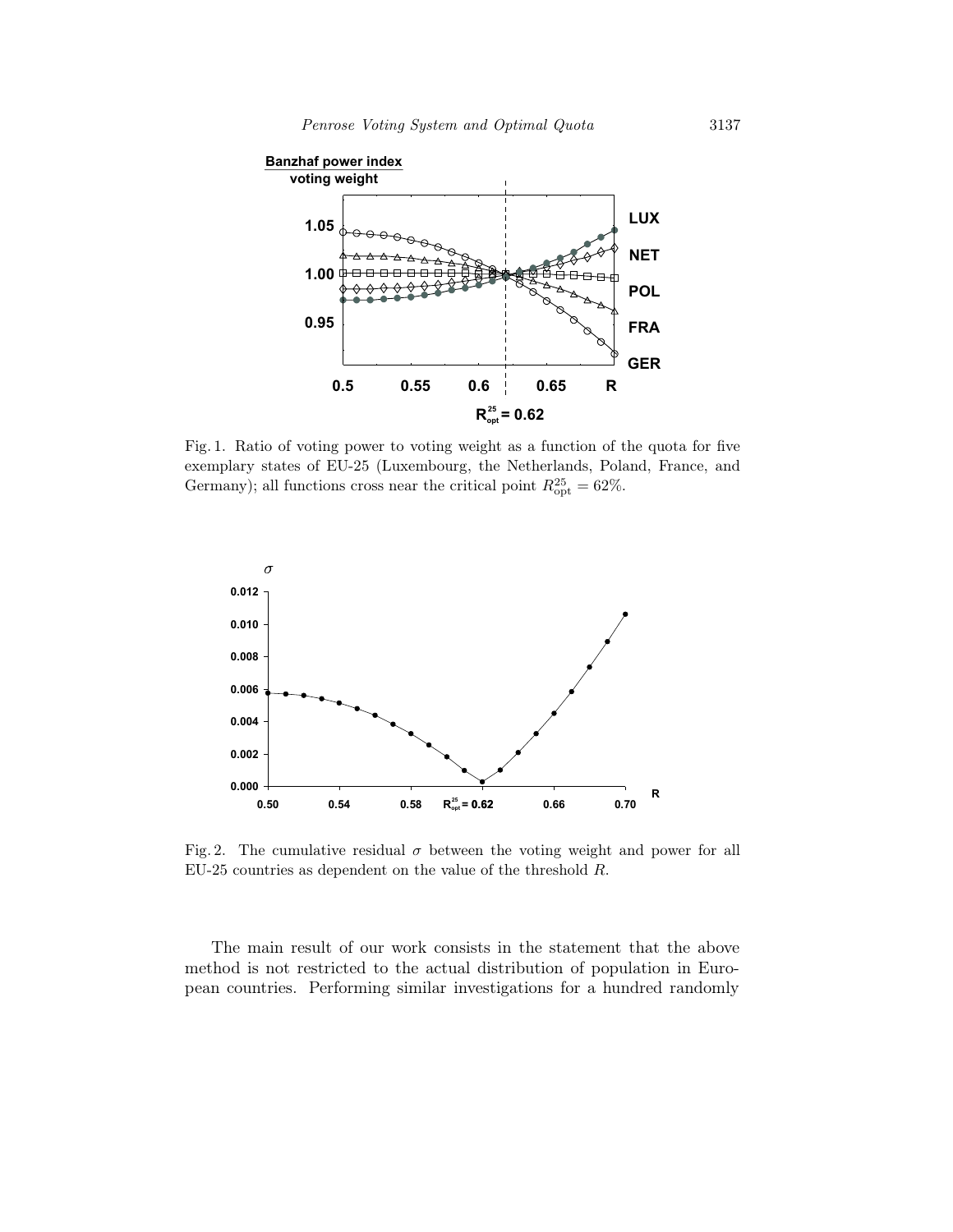chosen populations of fictitious 'Unions' containing  $M$  states each, for every realisation we have found a critical quota  $R_{\text{opt}}$  at which the voting powers of all 'members' approximately coincide with the weights allocated. Thus, our method provides in many cases a surprisingly simple solution of the inverse problem. The value of the critical quota is realisation dependent, but for a fixed  $M$  the fluctuations are small. Moreover, the critical quota decreases with the size of the 'Union', which is rather intuitive: the more countries, the more difficult it becomes to construct a winning coalition. For instance, for the Council of Ministers of EU-27 (including also Romania and Bulgaria) the optimal quota  $R_{\rm opt}^{27} \simeq 61.4\%$ , see Table I.

In the limiting case as  $M \to \infty$  the critical quota seems to tend to 50%, consistently with the so-called Penrose limit theorem [30,31]. The existence of the optimal quota was confirmed in a recent study by Chang, Chua, and Machover [12] who, however, used different measure on the set of distributions of population. Table II shows the value of the mean critical quota as a function of the number  $M$  of members of the voting body. The data were obtained by averaging over the sample of 50 realizations of random populations generated with respect to the statistical measure, i.e., the symmetric Dirichlet distribution with Jeffreys' priors [41] with the density given by

$$
P(x_{1,...,x_M}) = C_M (x_1 \cdot ... \cdot x_M)^{-1/2}
$$

for  $x_i \geq 0$ ,  $\sum_{i=1}^{M} x_i = 1$ , where the normalisation constant is expressed by the Euler gamma function,  $C_M := \Gamma(M/2) \pi^{-M/2}$ . This measure on the simplex of probability distributions has been selected since it is induced by the Fisher–Mahalanobis–Battacharyya–Rao Riemannian metric on this set, which in turn is distinguished by being invariant under reparametrisation [2].

The above result has a simple practical meaning: for a given number of states M, choosing weights proportional to the square root of the population and the quota in the close vicinity of  $R_{\text{opt}}^M$  we assure that the system is (according to the Penrose law) nearly optimally representative, since the voting power of each country becomes proportional to the square root of its population, and so the voting power of every citizen of each state is nearly the same.

The representative voting system based on the square root law of Penrose and the appropriate choice of optimal quota may be used as a reference point to analyse the rules established by politicians. Fig. 3 presents a comparison of the voting power (measured by the PBI) of EU members according to the system accepted in Brussels in June 2004 (applied to EU-27, including also Romania and Bulgaria) and according to the Penrose solution with the optimal quota  $R_{\text{opt}}^{27} = 61.4\%$ , see [9, 10, 18, 23, 44] for similar analyses. The double majority rule is beneficial to the largest countries (Germany, France,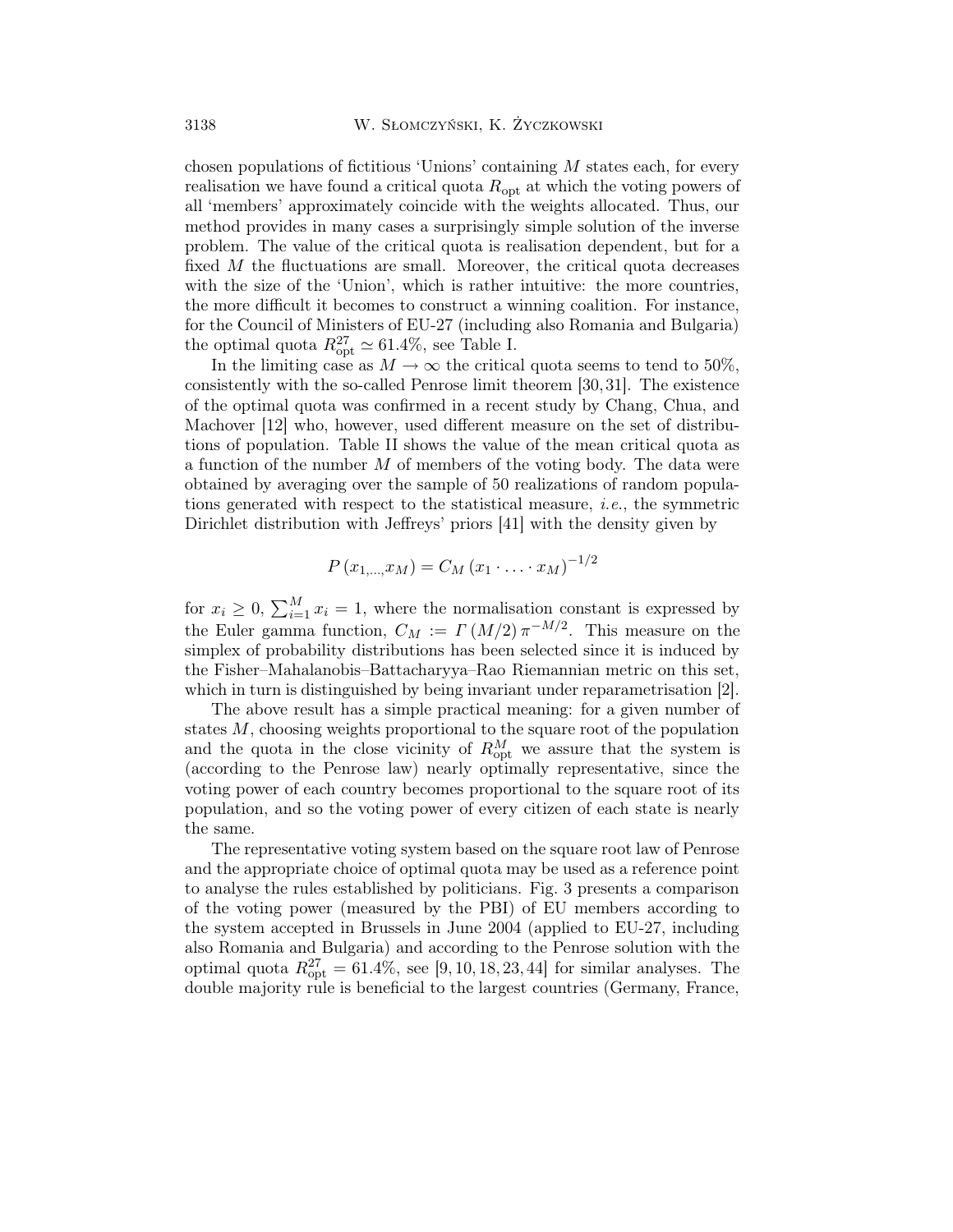TABLE I

Comparison of voting power of EU-27 member states in the system of the European Constitution and in the proposed solution ('Jagiellonian Compromise') based on the Penrose law with the threshold  $R_{\rm opt}^{27} = 61.4\%$ .

| Member state   | Population    | Voting power   | Voting weight | Voting power |  |
|----------------|---------------|----------------|---------------|--------------|--|
|                | (in millions) | (Constitution) | (Penrose)     | (Penrose)    |  |
| Germany        | 82.54         | 11.87          | 9.55          | 9.54         |  |
| France         | 59.64         | 8.74           | 8.11          | 8.12         |  |
| United Kingdom | 59.33         | 8.69           | 8.09          | 8.10         |  |
| Italy          | 57.32         | 8.44           | 7.95          | 7.96         |  |
| Spain          | 41.55         | 6.37           | 6.78          | 6.79         |  |
| Poland         | 38.22         | 5.89           | 6.49          | 6.50         |  |
| Romania        | 21.77         | 4.22           | 4.91          | 4.91         |  |
| Netherlands    | 16.19         | 3.51           | 4.22          | 4.22         |  |
| Greece         | 11.01         | 2.88           | 3.49          | 3.49         |  |
| Portugal       | 10.41         | 2.80           | $3.39\,$      | 3.39         |  |
| Belgium        | 10.36         | 2.80           | 3.38          | 3.38         |  |
| Czech Republic | 10.20         | 2.78           | 3.35          | $3.35\,$     |  |
| Hungary        | 10.14         | 2.77           | 3.34          | 3.34         |  |
| Sweden         | 8.94          | 2.63           | 3.14          | 3.14         |  |
| Austria        | 8.08          | 2.52           | 2.98          | 2.98         |  |
| Bulgaria       | 7.85          | 2.49           | 2.94          | 2.94         |  |
| Denmark        | 5.38          | 2.19           | 2.44          | 2.44         |  |
| Slovakia       | 5.38          | 2.19           | 2.44          | 2.44         |  |
| Finland        | 5.21          | 2.17           | 2.39          | 2.39         |  |
| Ireland        | 3.96          | 2.02           | 2.09          | 2.09         |  |
| Lithuania      | 3.46          | 1.96           | 1.95          | 1.95         |  |
| Latvia         | 2.33          | 1.82           | 1.61          | 1.61         |  |
| Slovenia       | 2.00          | 1.78           | 1.48          | 1.48         |  |
| Estonia        | 1.36          | 1.70           | 1.23          | 1.23         |  |
| Cyprus         | 0.72          | 1.62           | 0.89          | 0.89         |  |
| Luxembourg     | 0.45          | 1.59           | 0.70          | 0.70         |  |
| Malta          | 0.40          | 1.58           | 0.66          | 0.66         |  |

TABLE II

Average optimal threshold  $R_{\text{opt}}^M$  as a function of the number of states M.

| M |  |  |  |                                                                         |  |
|---|--|--|--|-------------------------------------------------------------------------|--|
|   |  |  |  | $R_{\rm opt}^{M}$ 66.0% 65.8% 64.6% 64.4% 63.4% 63.1% 62.6% 62.0% 61.4% |  |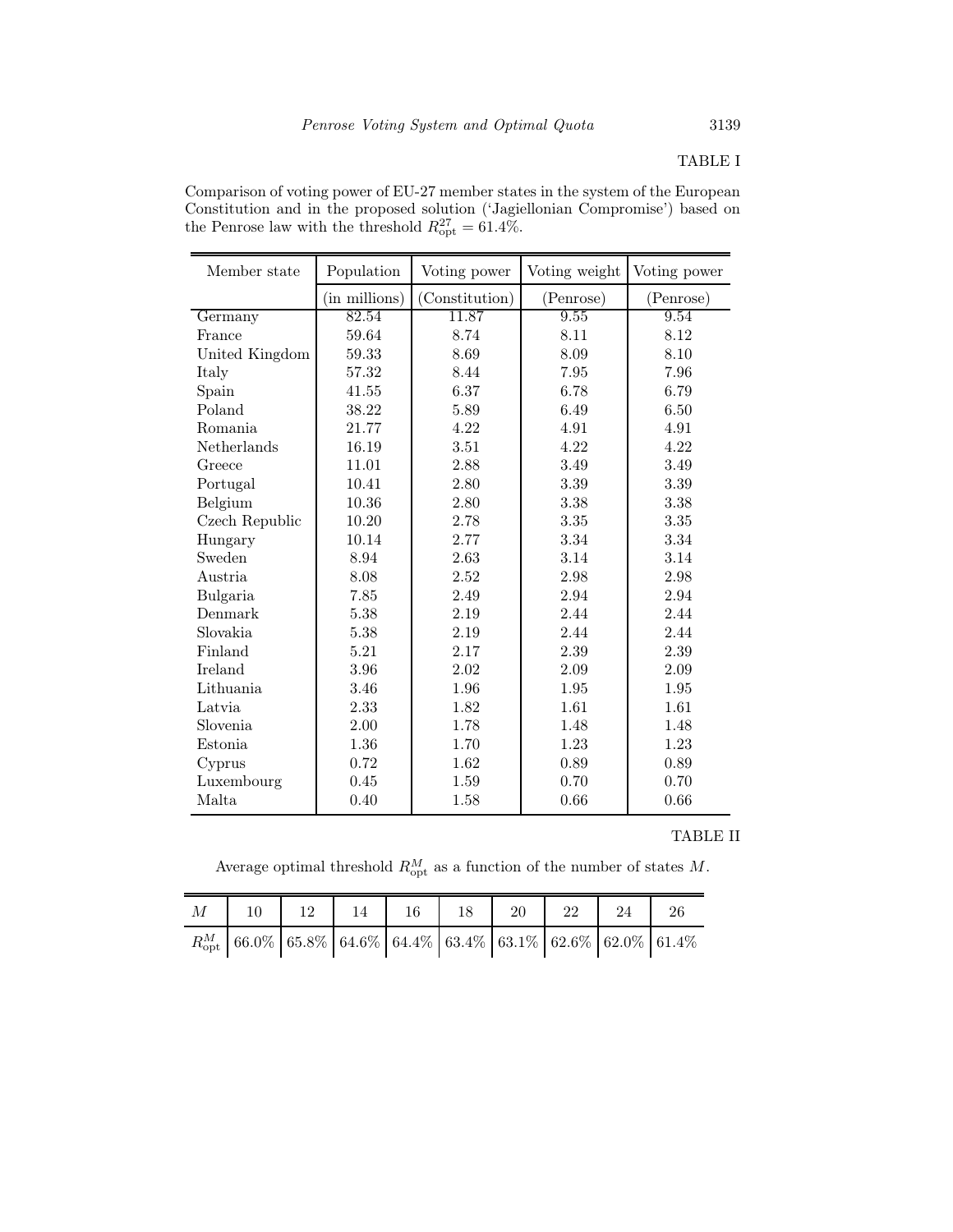

Fig. 3. Differences in voting power in the EU-27 Council between the system of the European Constitution and the proposed solution ('Jagiellonian Compromise') based on the Penrose law with  $R_{\rm opt}^{27} = 61.4\%$ . The member states are ordered according to their population.

the United Kingdom, and Italy), due to the 'per capita' criterion, and to the smallest countries (from Latvia to Malta), for which the condition 'per state' plays a key role. Since the largest and the smallest countries gain relative voting power, it is easy to see that this occurs at the expense of all the medium-sized countries (from Spain to Ireland), which from this point of view are handicapped by the Treaty Establishing a Constitution for Europe.

## REFERENCES

- [1] F. Ade, Decision Making in Europe: Were Spain and Poland Right to Stop the Constitution in December 2003? Preprint 2006. http://congress.utu.fi/epcs2006/docs/D3\_ade.pdf
- [2] S. Amari, Differential-Geometrical Methods in Statistics, Springer-Verlag, New York 1985.
- [3] R.E. Baldwin, E. Berglöf, F. Giavazzi, M. Widgrén, EU Reforms for Tomorrows Europe (CEPR Discussion Paper No. 2623, Centre for European Policy Studies, Brussels 2000). http://www.cepr.org/pubs/dps/DP2623.asp
- [4] R.E. Baldwin, M. Widgrén, Council Voting in the Constitutional Treaty: Devil in the Details (CEPS Policy Briefs No. 53, Centre for European Policy Studies, Brussels 2004). http://hei.unige.ch/~baldwin/PapersBooks/ Devil\_in\_the\_details\_BaldwinWidgren.pdf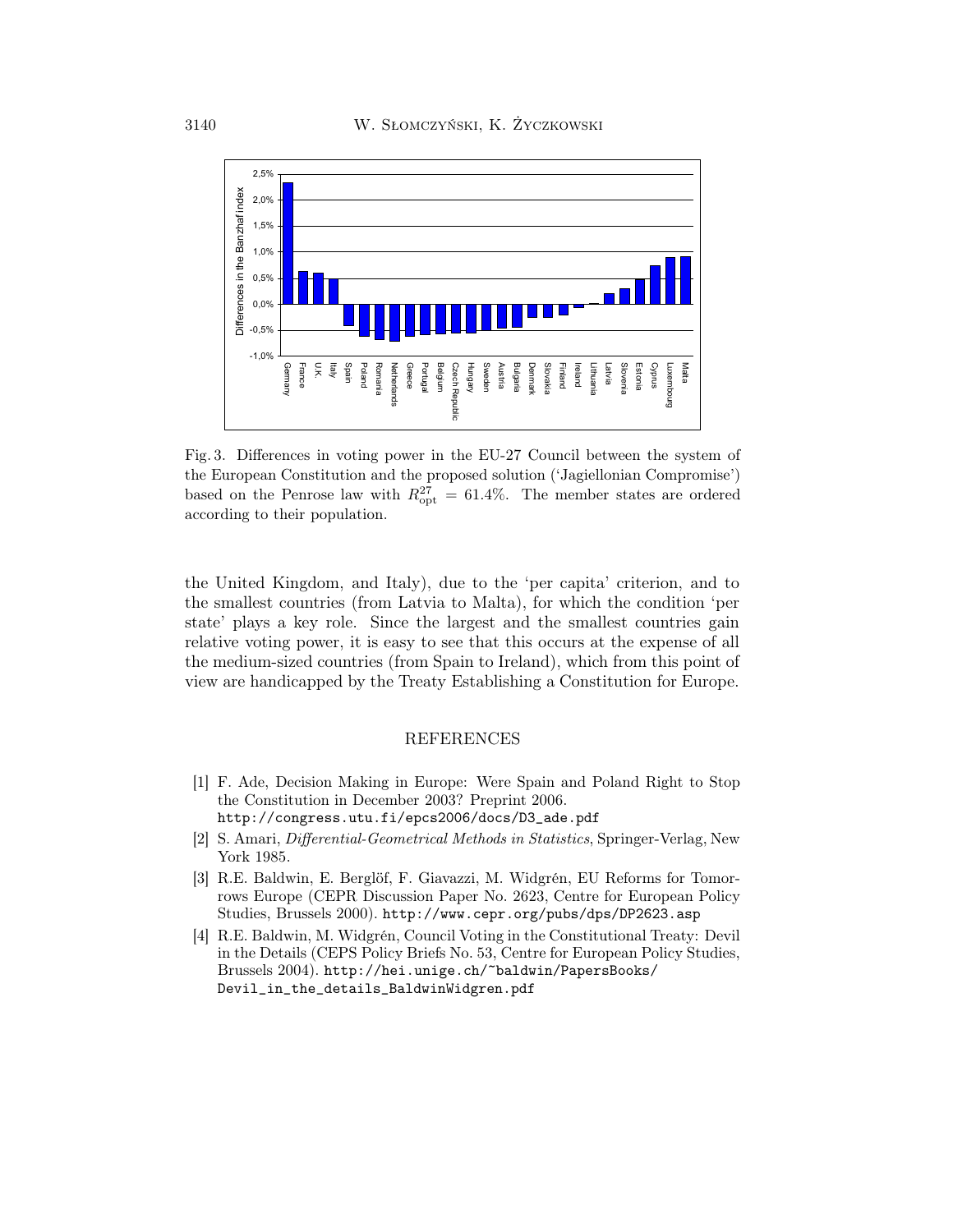- [5] R.E. Baldwin, M. Widgrén, Winners and Losers Under Various Dual Majority Rules for the EU Council of Ministers (CEPR Discussion Paper No. 4450, Centre for European Policy Studies, Brussels 2004). http://www.cepr.org/pubs/dps/DP4450.asp
- [6] J.F. Banzhaf, Rutgers Law Review 19, 317 (1965).
- [7] S. Barberà, M.O. Jackson, Journal of Political Economy 114, 317 (2006).
- [8] C. Beisbart, L. Bovens, S. Hartmann, European Union Politics 6, 395 (2005).
- [9] J.M. Bilbao, Voting Power in the European Constitution. Preprint 2004. http://www.esi2.us.es/~mbilbao/pdffiles/Constitution.pdf
- [10] F. Bobay, *Économie et Prévision* **163**, 101 (2004).
- [11] D.R. Cameron, European Union Politics 5, 373 (2004).
- [12] P.-L. Chang, V.C.H. Chua, M. Machover, Mathematical Social Sciences 51, 90 (2006).
- [13] B. Felderer, I. Paterson, P. Silárszky, Draft Constitution: The Double Majority Implies a Massive Transfer of Power to the Large Member States — Is this Intended? (Short Policy Paper for EU Convention Forum No. 1; Institute for Advanced Studies, Vienna 2003). http://www.ihs.ac.at/publications/lib/forum1june2003.pdf
- [14] D.S. Felsenthal, M. Machover, Measurement of Voting Power: Theory and Practice, Problems and Paradoxes, ed. Edward Elgar, Cheltenham 1998.
- [15] D.S. Felsenthal, M. Machover, Enlargement of the EU and Weighted Voting in its Council of Ministers, 18 June 2004 [online]; LSE Research Online, London 2000.

http://eprints.lse.ac.uk/archive/00000407

- [16] D.S. Felsenthal, M. Machover, Social Choice and Welfare 18, 431 (2001).
- [17] D.S. Felsenthal, M. Machover, Political Studies Review 2, 1 (2004).
- [18] D.S. Felsenthal, M. Machover, Analysis of QM Rule Adopted by the EU Inter-Governmental Conference Brussels, 18 June 2004 [online]; LSE Research Online, London 2004. http://eprints.lse.ac.uk/archive/00000431
- [19] A. Gelman, J.N. Katz, J. Bafumi, British Journal of Political Science 34, 657  $(2004).$
- [20] A. Gelman, J.N. Katz, F. Tuerlinckx, *Statistical Science* 17, 420 (2002).
- [21] F. Hayes-Renshaw, W. van Aken, H. Wallace, Journal of Common Market Studies 44, 161 (2006).
- [22] M.O. Hosli, Smaller States and the New Voting Weights in the Council, Working Paper, Netherlands Institute of International Relations, Clingendael, July 2000. http://www.clingendael.nl/publications/2000/ 20000700\_cli\_ess\_hosli.pdf
- [23] W. Kirsch, The New Qualified Majority in the Council of the EU. Some Comments on the Decisions of the Brussels Summit. Preprint 2004. http://www.ruhr-uni-bochum.de/mathphys/politik/eu/Brussels.pdf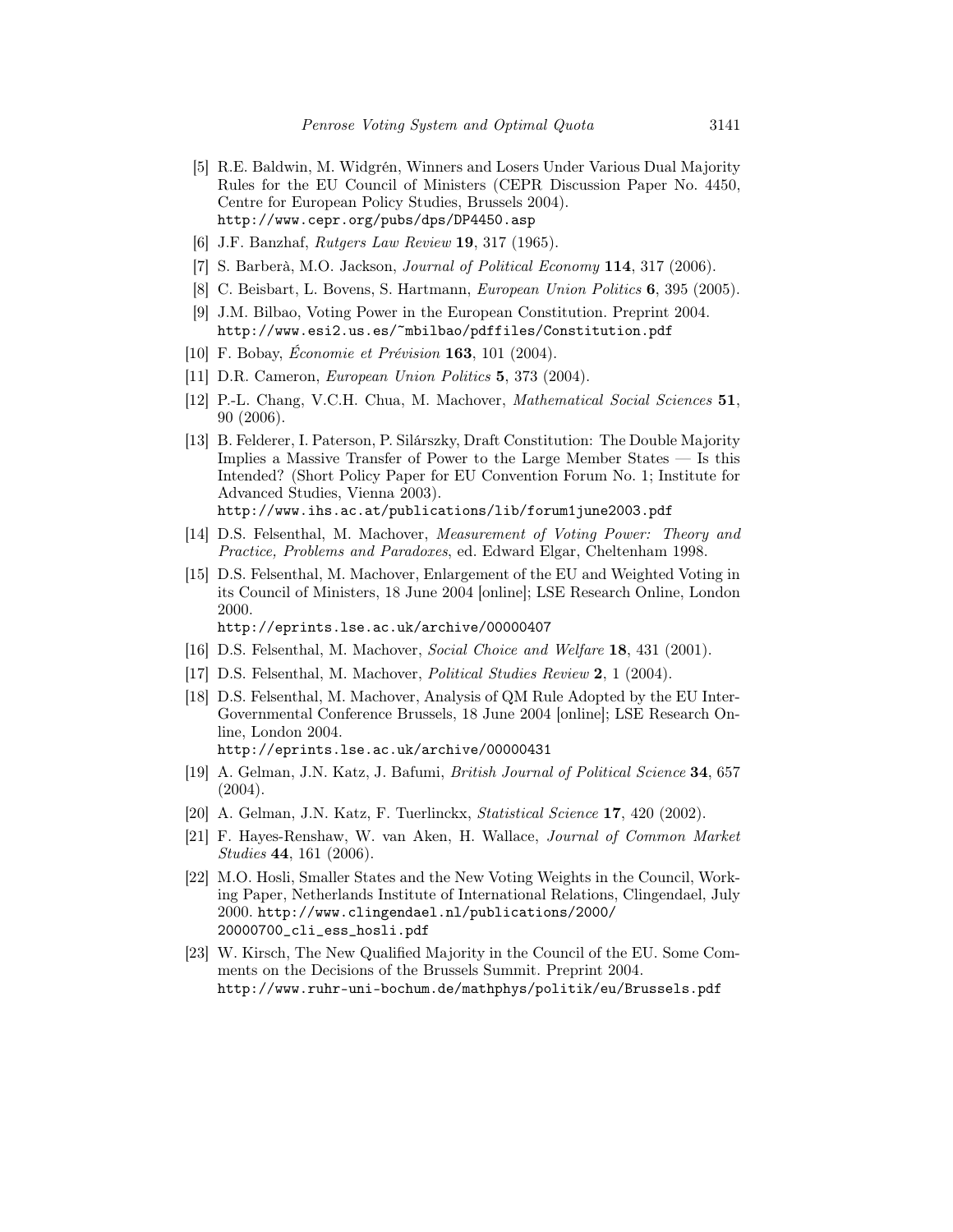- [24] T. Koornwinder, De stemverhoudingen in de Europese ministerraad. Preprint 2005. http://staff.science.uva.nl/~thk/art/popular/EUstemmen.pdf
- [25] A. Laruelle, F. Valenciano, European Journal of Political Economy 18, 475 (2002).
- [26] A. Laruelle, M. Widgrén, Is the Allocation of Voting Power Among the EU States Fair? (CEPR Discussion Paper No. 1402; Centre for European Policy Studies: Brussels; 1996). http://www.cepr.org/pubs/dps/DP1402.asp
- [27] A. Laruelle, M. Widgrén, Public Choice 94, 317 (1998).
- [28] D. Leech, *Public Choice* **113**, 437 (2002).
- [29] D. Leech, M. Machover, in: eds. M. Holler, H. Kliemt, D. Schmidtchen, M. Streit, European Governance, Jahrbuch für Neue Politische Ökonomie, Mohr Siebeck, Tübingen 2003, pp. 127–143.
- [30] I. Lindner, Power Measures in Large Weighted Voting Games Asymptotic Properties and Numerical Methods, PhD Dissertation, Hamburg 2004.
- [31] I. Lindner, M. Machover *Mathematical Social Sciences* 47, 37 (2004).
- [32] N. Maaser, S. Napel, to be published in Social Choice and Welfare.
- [33] A. Moberg, *Scandinavian and Political Studies* **21**, 347 (1998).
- [34] A. Moberg, *Journal of Common Market Studies* **40**, 259 (2002).
- [35] H. Nurmi, in: Power, Voting and Voting Power, ed. M.J. Holler, Physica-Verlag, Würzburg-Wien 1982, pp. 203–212.
- [36] A. Pajala, Maximal Proportionality between Votes and Voting Power: the Case of the Council of the European Union. 4th Annual VPP Workshop, University of Warwick, 20–22 July 2005. http://www.lse.ac.uk/collections/VPP/VPPpdf\_Wshop4/pajala.pdf
- [37] A. Pajala, M. Widgrén, European Union Politics 5, 73 (2004).
- [38] L.S. Penrose, *Journal of the Royal Statistical Society* **109**, 53 (1946).
- [39] B. Plechanovová, Draft Constitution and the Decision-Making Rule for the Council of Ministers of the EU — Looking for Alternative Solution, (European Integration online Papers (EIoP), Vol. 8, No. 12, 2004). http://eiop.or.at/eiop/pdf/2004-012.pdf
- [40] P.C. Schmitter, J.I. Torreblanca, Old 'foundations' and new 'rules' For an enlarged European Union, (European Integration online Papers (EIoP), Vol. 1, No. 1; 1997). http://eiop.or.at/eiop/pdf/1997-001.pdf
- [41] P.B. Slater, *J. Phys. A* **32**, 5261 (1999).
- [42] W. Słomczyński, K. Życzkowski, Voting in the European Union: The Square Root System of Penrose and a Critical Point. Preprint, May 2004. http://www.arxiv.org/abs/cond-mat/0405396
- [43] M. Smoluchowski, Ann. Physik 21, 756 (1906).
- [44] T. Sozański, Which Game to Choose? In Search of an Acceptable Voting System for the EU Council. Preprint 2004. http://www.cyf-kr.edu.pl/~ussozans/whichg.pdf
- [45] M. Sutter, *Journal of Theoretical Politics* **12**, 433 (2000).